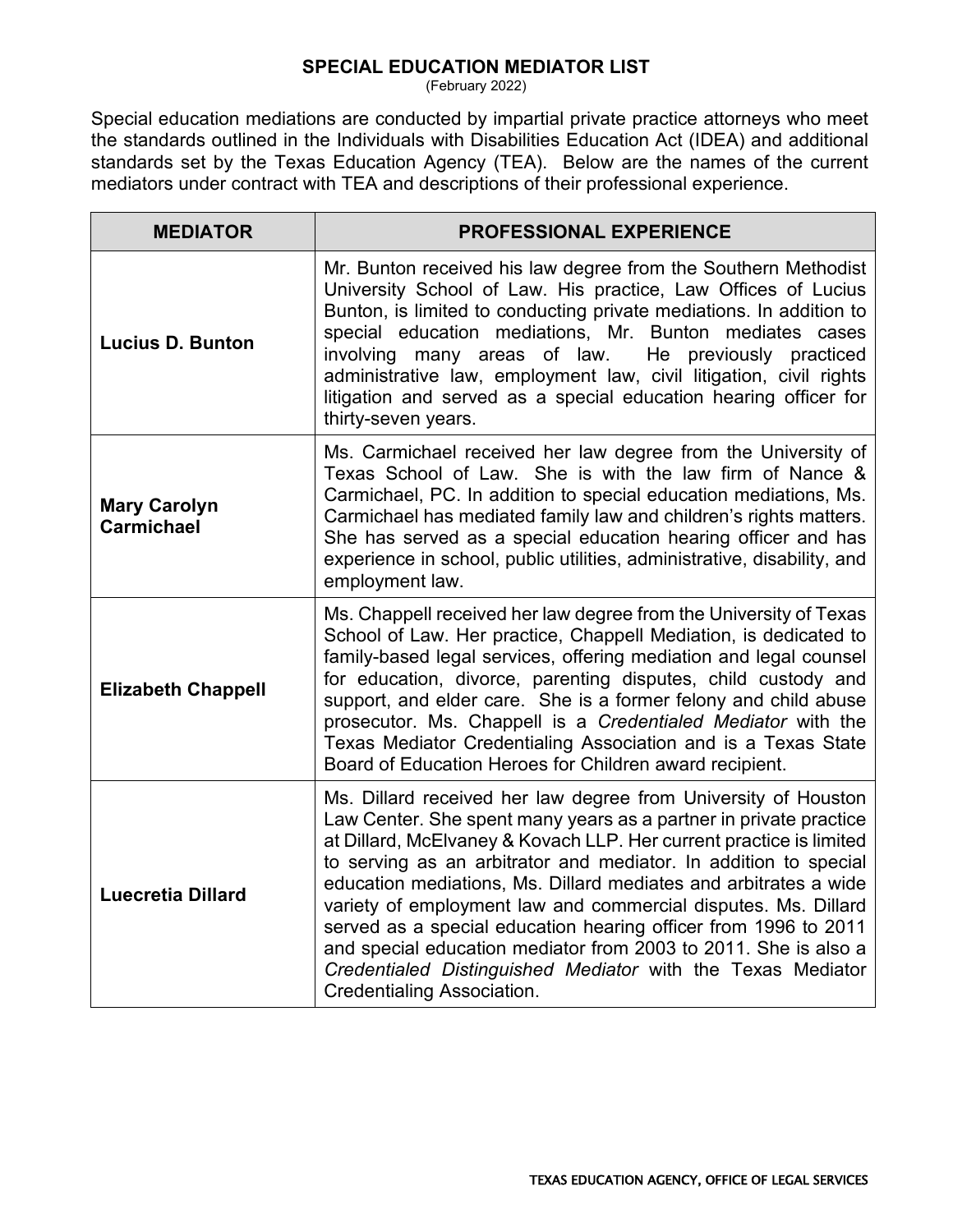| <b>MEDIATOR</b>             | <b>PROFESSIONAL EXPERIENCE</b>                                                                                                                                                                                                                                                                                                                                                                                                                                                                                                                                                                                                                                                                                       |
|-----------------------------|----------------------------------------------------------------------------------------------------------------------------------------------------------------------------------------------------------------------------------------------------------------------------------------------------------------------------------------------------------------------------------------------------------------------------------------------------------------------------------------------------------------------------------------------------------------------------------------------------------------------------------------------------------------------------------------------------------------------|
| <b>Roberto M. Garcia</b>    | Mr. Garcia received his law degree from the Thurgood Marshall<br>School of Law at Texas Southern University. His practice, the Law<br>Offices of Roberto M. Garcia, focuses on mediation, arbitration,<br>law enforcement representation, and business organization. He<br>has mediated labor and employment, personal injury, construction,<br>commercial, and environmental disputes. He has experience in<br>civil litigation, school law, labor and employment law, civil rights<br>law, and administrative hearings. Mr. Garcia is also a Credentialed<br>Advanced Mediator with the Texas Mediator Credentialing<br>Association.                                                                               |
|                             |                                                                                                                                                                                                                                                                                                                                                                                                                                                                                                                                                                                                                                                                                                                      |
| <b>Brenda Jarden-Holter</b> | Ms. Jarden-Holter received her law degree from the Thurgood<br>Marshall School of Law at Texas Southern University. She is a<br>solo practitioner and has experience conducting family law and<br>Child Protective Services mediations. She also has experience in<br>military criminal litigation, family law, administrative law, disability<br>law, probate law and currently serves as a part-time magistrate for<br>Hays County. Ms. Jarden-Holter is a retired U.S. Army Judge<br>Advocate General and is a Credentialed Mediator with the Texas<br>Mediator Credentialing Association.                                                                                                                        |
| <b>Kimberlee Kovach</b>     | Ms. Kovach received her law degree from the Capital University<br>Law School and has been a mediator since 1978. Her practice,<br>Kovach Dispute Resolution, focuses primarily on mediation and<br>arbitration, and she also serves as a special education hearing<br>officer. Ms. Kovach has mediated a wide variety of cases, including<br>civil litigation, family, employment, and health care matters. Ms.<br>Kovach holds the designation of Credentialed Distinguished<br>Mediator with the Texas Mediator Credentialing Association. She<br>is also a nationally and internationally recognized mediation trainer<br>and received a Lifetime Achievement Award by the International<br>Academy of Mediators. |
| Deborah H. McElvaney        | Ms. McElvaney received her law degree from South Texas College<br>of Law. She is in private practice at DHMcEIvaney Law, PLLC,<br>where she currently focuses her practice exclusively on serving as<br>a hearing officer and mediator in special education disputes. Ms.<br>McElvaney served as a special education mediator from 2003-<br>2014 and as a special education hearing officer from 1996-2013;<br>2017-present. In addition to special education law and mediation,<br>she has experience in administrative law, commercial law, civil<br>litigation, arbitration, and state and federal appellate law. Before<br>attending law school, she was a classroom teacher.                                    |